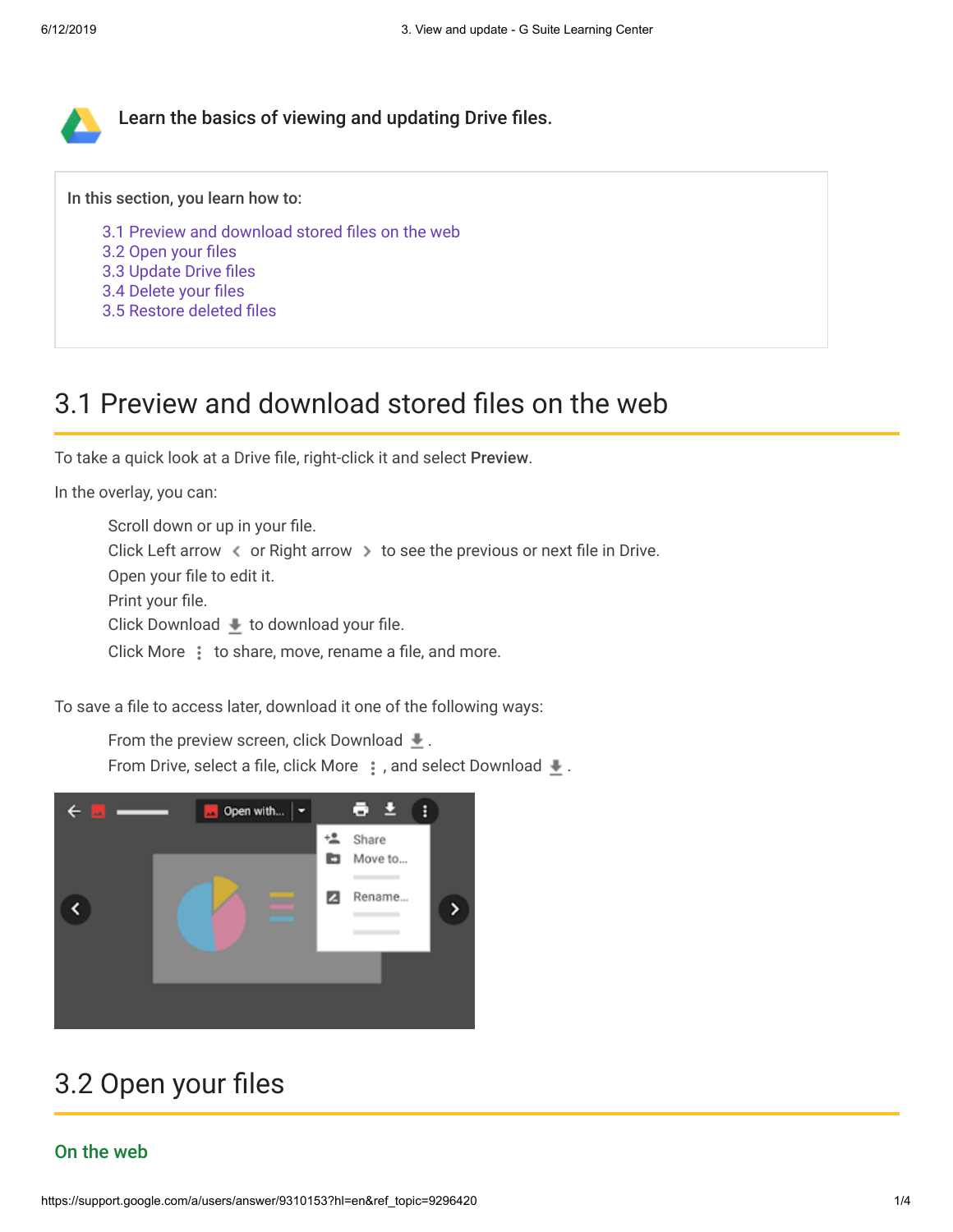- 1. Open [Drive](https://drive.google.com/).
- 2. Double-click the file you want to open.

| $\bullet$                                                                                                                                                                                                                                                                                                                                                                                                                                                                                  | $\sim$ |   |   |
|--------------------------------------------------------------------------------------------------------------------------------------------------------------------------------------------------------------------------------------------------------------------------------------------------------------------------------------------------------------------------------------------------------------------------------------------------------------------------------------------|--------|---|---|
| $\overline{\phantom{a}}$<br>$\sim$ $\sim$<br>$\frac{1}{2} \left( \frac{1}{2} \right)^{2} \left( \frac{1}{2} \right)^{2} \left( \frac{1}{2} \right)^{2} \left( \frac{1}{2} \right)^{2} \left( \frac{1}{2} \right)^{2} \left( \frac{1}{2} \right)^{2} \left( \frac{1}{2} \right)^{2} \left( \frac{1}{2} \right)^{2} \left( \frac{1}{2} \right)^{2} \left( \frac{1}{2} \right)^{2} \left( \frac{1}{2} \right)^{2} \left( \frac{1}{2} \right)^{2} \left( \frac{1}{2} \right)^{2} \left( \frac$ | PDF    | ≡ | 圓 |
|                                                                                                                                                                                                                                                                                                                                                                                                                                                                                            |        |   |   |

#### On your computer

- 1. Click Drive File Stream 2.
- 2. Click Open Google Drive
- 3. Double-click the file you want to open.

Files created by Docs, Sheets, Slides, or Forms open in your browser. Other files open in their regular applications on your computer.

# 3.3 Update Drive files

### On the web

To restore an earlier version of a file that wasn't created in Docs, Sheets, or Slides:

- 1. Right-click the file and select Manage versions.
- 2. Click Upload new version and select a file from your computer.
- 3. When the new version is done uploading, click Close.



## On your computer

To update a file:

- 1. Open your file from Drive File Stream  $\sum$  on your desktop.
- 2. Make your changes.
	- They'll automatically update to Drive on the web.

https://support.google.com/a/users/answer/9310153?hl=en&ref\_topic=9296420 2/4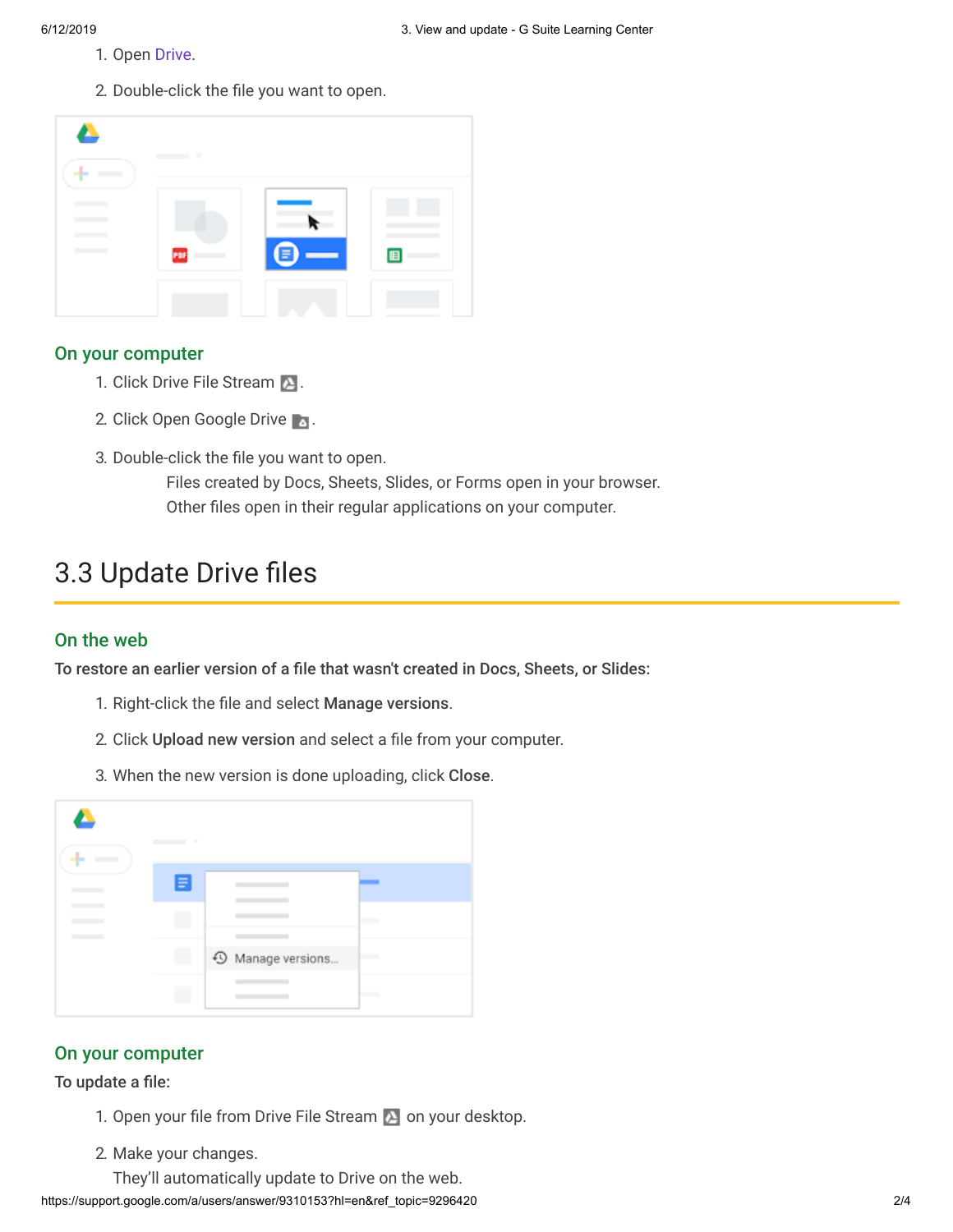It works the other way around, too. Changes you make in Drive on the web sync back to your computer. Your files and folders are now up to date everywhere.

# 3.4 Delete your files

If you remove a file you own in Drive on any device, it's automatically removed from Drive on all of your devices and on the web.

Note: Removed files you own are moved to Trash in Drive and still count towards your total storage, until you permanently delete them on the web.

### On the web

- 1. Select the files or folders you want to remove and click Remove  $\blacksquare$ .
- 2. (Optional) To delete files permanently, do one of the following:

When you're in Trash, select a file and click Delete forever. To permanently delete all your Trash files, click Trash and select Empty trash.

|  | $\sim$ |                                                                          | î |
|--|--------|--------------------------------------------------------------------------|---|
|  | Е      |                                                                          |   |
|  | PDF    |                                                                          |   |
|  |        | <b>CONTRACTOR</b>                                                        |   |
|  | Ш      | <b>Contract Contract</b><br>the control of the control of the control of |   |

### On your computer

Just select the files or folders you want to remove and delete them as you would any other file on your computer.

# 3.5 Restore deleted files

If you change your mind after deleting a file or folder, you can restore it to Drive. Whether you delete it from Drive on the web or from your computer in Drive File Stream, you restore it the same way.

### On the web

- 1. Open [Drive](https://drive.google.com/).
- 2. Click Trash  $\blacksquare$ .
- 3. Select the files you want to restore and click Restore.